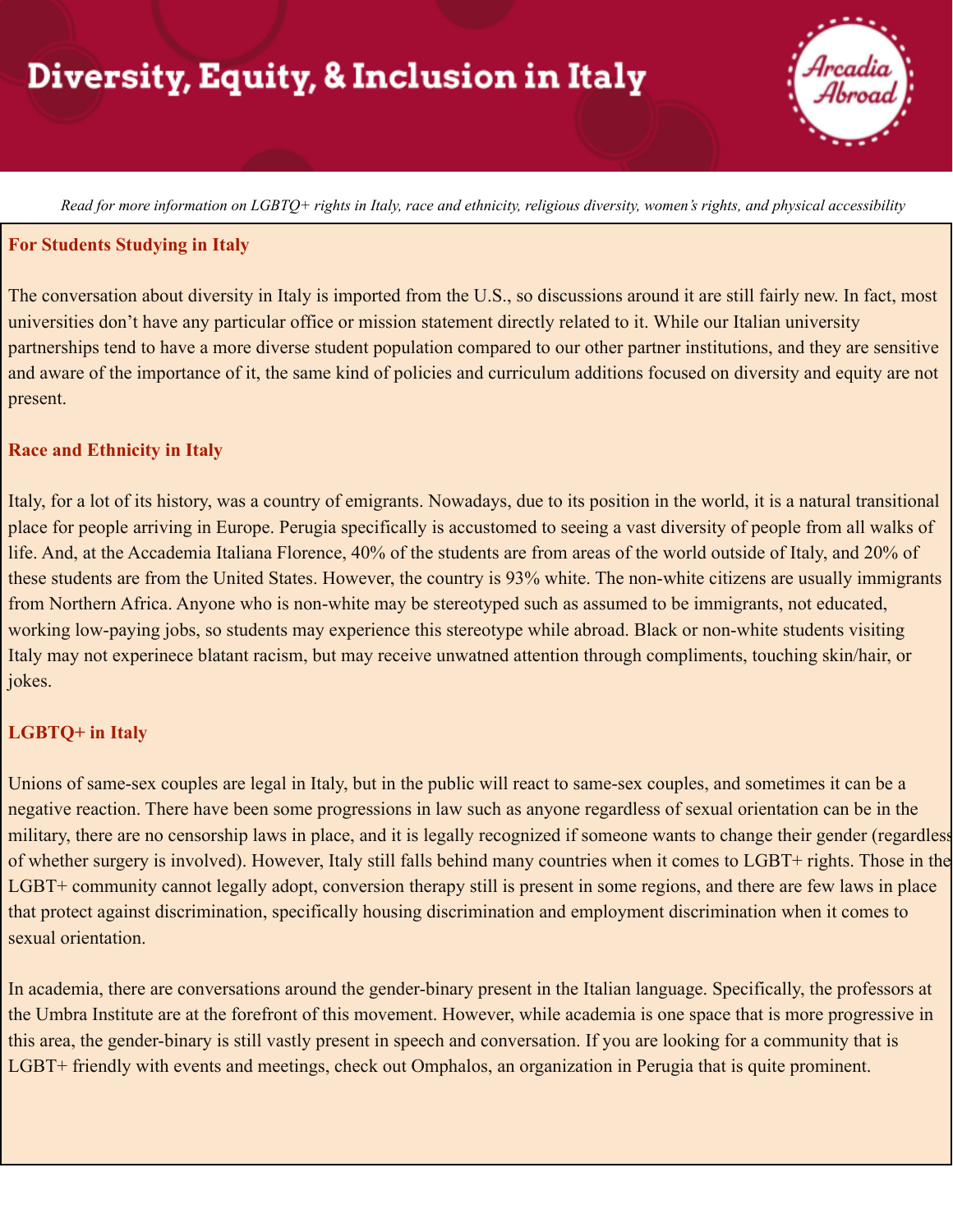# **Diversity, Equity, & Inclusion in Italy**



### **Religious Diversity in Italy**

Italy, while secular, has a heavy Catholic presence. On Sundays, you can hear church bells and many shops close as well. However, all religions are present in Italy. Specifically in larger cities there are accommodations and places to worship for religions other than Catholicism. Particularly in Perugia, there is a large Muslim population as well as youth groups you can participate in and events to attend. In bigger cities, it is easy to find international food options and food that is [Kosher](https://selectitaly.com/blog/florence/top-4-kosher-restaurants-florence/) or [Halal](https://www.yelp.com/search?find_desc=Halal&find_loc=Florence%2C+Firenze)

## **Women's Rights in Italy**

Women in Italy did not gain suffrage until 1945 and it was not until 1963 that a woman could even hold political office (unless a post was given up by a man) or be a part of a political party. Legally, today, women hold equal status to men. This is due to a huge push in the 70s that granted women the right to divorce, the right to have an abortion, and legal equality between in marriages between a husband and wife. However, socially and systemically, women's rights still have a ways to go. There is still a pretty serious gender pay gap, and due to historical laws banning women from many fields of work, there is a large gap between men and women in the type of work done (for example, 20% of women work in domestic jobs), and only half of women of working age are actually in the workforce. However, the conversation is progressing and the push for more action has not slowed. This is in part due to the MeToo movement being brought to Italy. While some say that the MeToo movement failed in Italy, others argue that it started the conversation and is a pushing force for future developments to improve women's rights and recognition.

## **Physical Accessibility in Italy**

Although there has been a major shift in the acceptance of people with disability within the last 20 years, there is still a long way to go. The historical nature of Italy makes it difficult for those with physical disabilities to navigate the city. While Arcadia is here to work with students and any accommodations they may need, it is important to consider the physical challenges (cobblestones, narrow doorways, the ancient nature of the cities themselves with laws preventing major renovations, etc.) present. Moreover, our housing accommodations traditionally will most likely not be wheelchair accessible. In many cases the student apartments (either in Rome, in Florence, or Perugia) are characteristic and ancient, dating back to the renaissance period sometimes. These apartments have never been modernized to meet special needs. There are however new possibilities like in Florence that offer a more modern and accessible possibility for housing with accessible public transportation from the building to school.